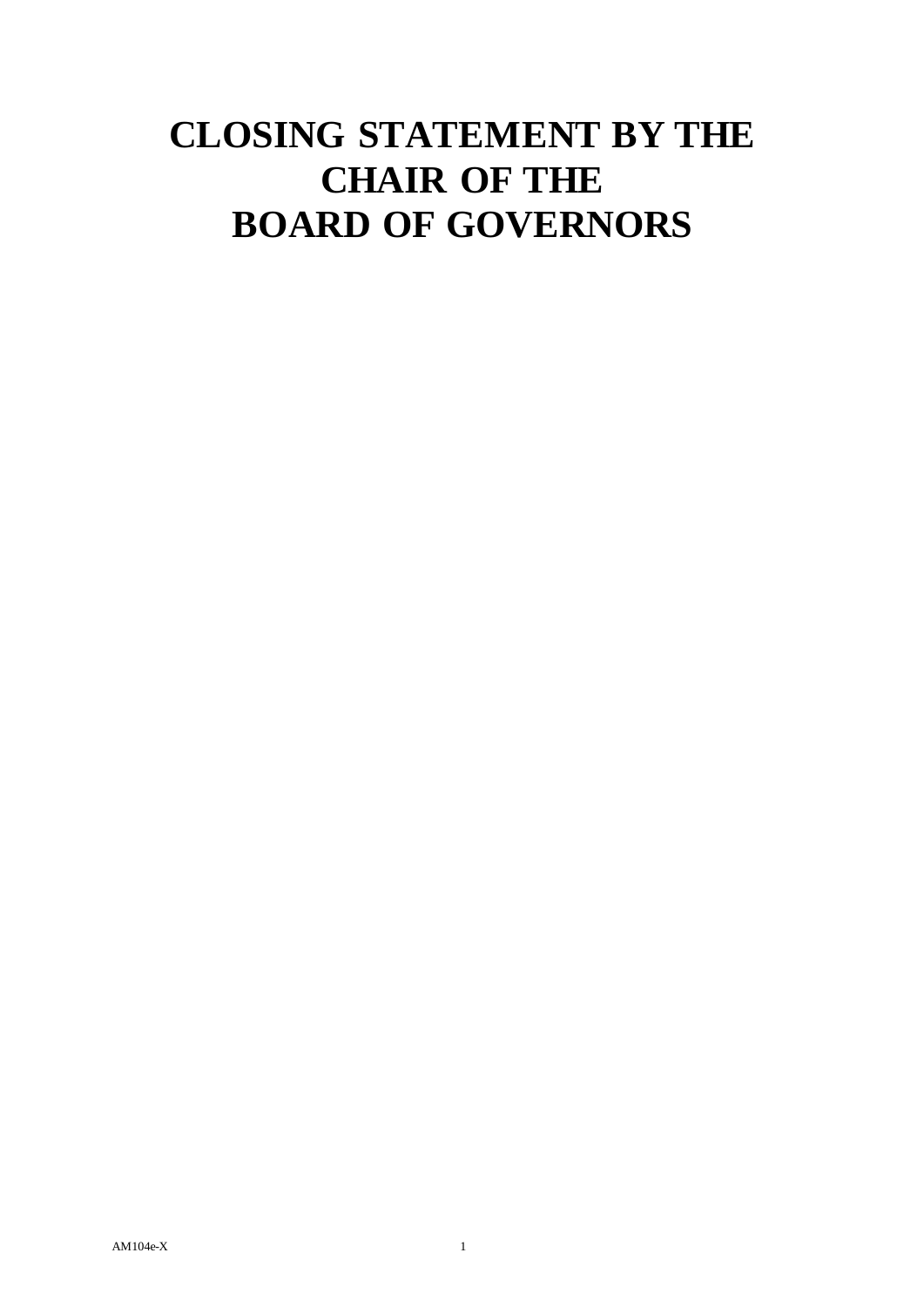## 2020 ANNUAL MEETING OF THE BOARD OF GOVERNORS

## CLOSING STATEMENT BY MS NADIA CALVIÑO, CHAIR OF THE BOARD OF GOVERNORS OF THE EUROPEAN BANK FOR RECONSTRUCTION AND DEVELOPMENT

#### WEDNESDAY 7 OCTOBER 2020

#### IN VIRTUAL FORMAT FROM LONDON

Thank you all, fellow Governors, for your thoughtful and extensive interventions. I welcome the expression of passion and appreciation that has been made for the Bank.

Let me, as Chair make a few summary remarks on the Roundtable discussion. I am very pleased that there is unanimous support of the Board of Governors for the EBRD's Strategic and Capital Framework 2021-2025. This is a very important signal, I think, of our shared confidence in the work of the Bank. This provides a firm foundation for the President who we shall elect tomorrow.

We have heard many views. I know that the Bank's management will look at how to reflect on this feedback in the coming days and weeks. However, there are a number of clear messages that I would like to highlight.

Above all, there is universal support for the Bank's commitment to its countries of operations, in particular standing in solidarity with them at this time of crisis. Many of you have highlighted and thanked the Bank for this commitment. Governors appreciate the Bank's rapid, strong and highly relevant crisis response to date, and welcome the commitment to remain a reliable partner. We also welcome the strong capital position of the Bank and its ability to substantially increase its impact if the conditions are met.

Governors vigorously expressed their appreciation of the Bank's unique mandate to support countries' transition to market economies, and endorsed the overarching objective for the Bank to preserve and accelerate transition, to build a resilient and sustainable future over the period. The Bank's instinctive private sector and locally based business model is clearly valued.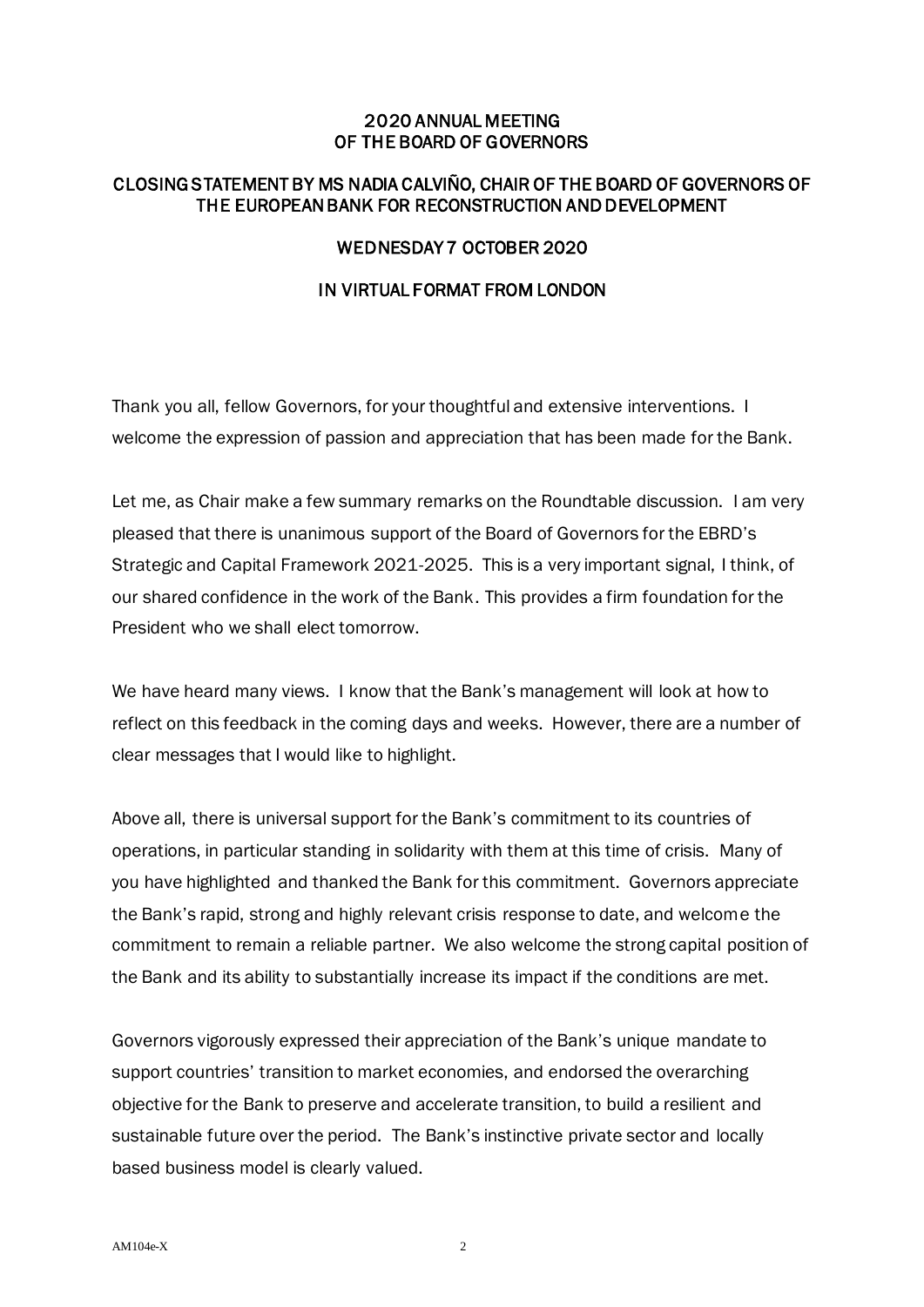We reaffirmed the importance of the political aspects of the Bank's mandate, and the importance of all countries of operations being committed to, and applying effectively, the principles of multiparty democracy, pluralism and market economies. These governance principles are of increased importance in the context of addressing the impact of the pandemic, and they need of course to be reflected in the Bank's activities when appropriate.

Looking ahead, Governors strongly emphasised that the crisis, and focus on the immediate needs of all countries of operations, should be the top priority. Over the whole planning period, many Governors stressed the importance of paying particular attention to addressing the challenges in countries that are less advanced in transition; and of course, in 2022 we should come back to Governors with a new and better approach to graduation.

Thematically, the importance of strengthening support for SMEs, the backbone of any economy, was a particularly clear message, as was the welcome for the commitment to strengthen the mobilisation of private sector finance.

Each of the three proposed strategic themes – supporting countries in their transition to a green low-carbon economy, promoting equality of opportunity in mainstreaming gender, and accelerating the digital transition – were universally welcomed. Personally, I would join those who have specifically welcomed a focus on gender equality. Indeed, I think that the crisis has heightened the importance of these issues, and increased the attention they must receive nationally and internationally; and it is very good to see them highlighted in the Bank's Strategy. The focus, as many of you said, should now move to implementation; not just having it in the Strategy, but actually implementing it.

Governors also discussed the potential expansion of the Bank to selected countries in sub Saharan Africa and Iraq, an issue on which we will give guidance in 2021 in order to take the appropriate decisions in 2022. Many also stressed the need for complementarity with other development institutions in the system. This should be an important consideration in all these discussions. Enhancing coordination and ensuring that the EBRD plays its full role as a member of the system of multilateral development banks in all its work was a strong theme for many Governors.